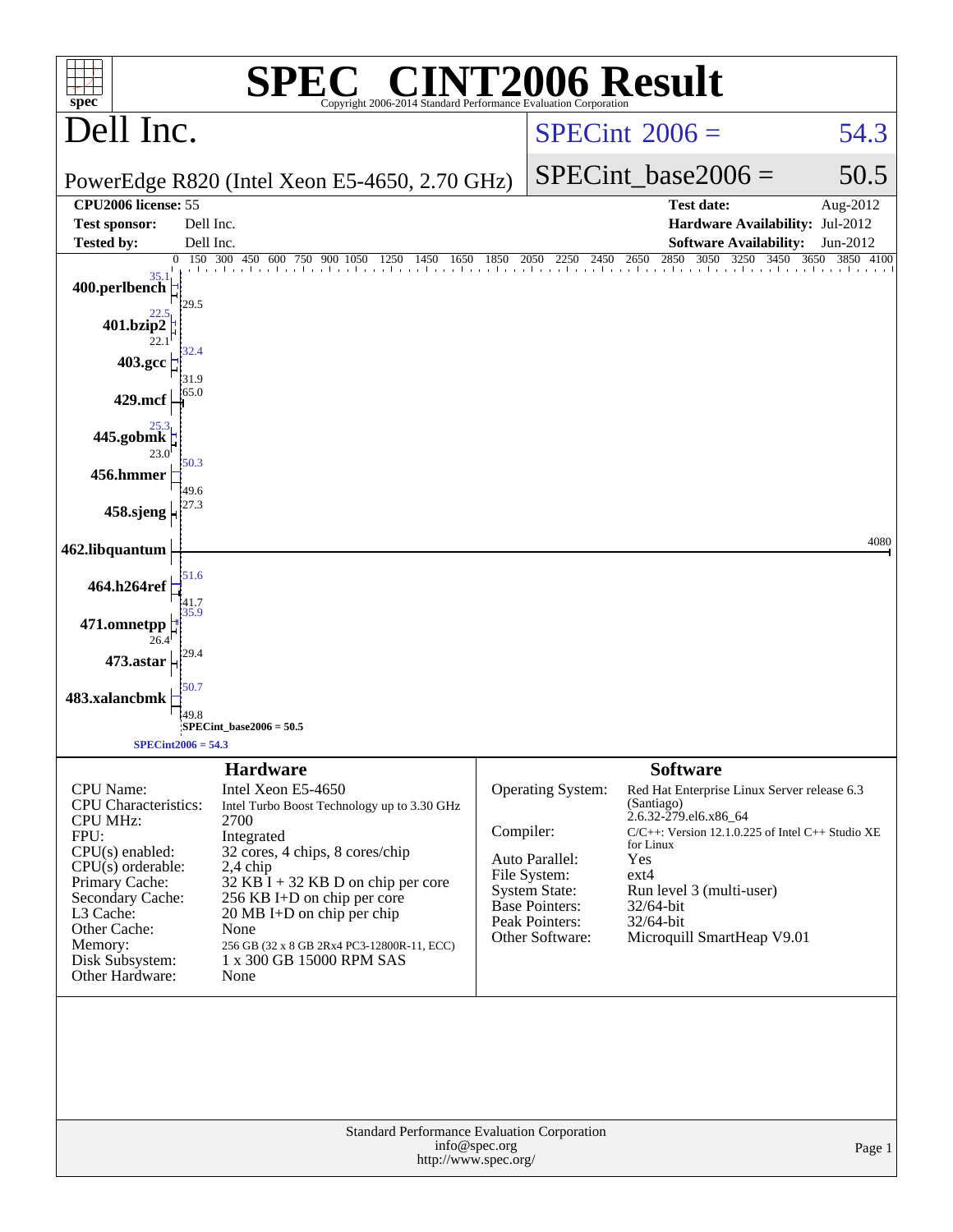

# Dell Inc.

## $SPECint2006 = 54.3$  $SPECint2006 = 54.3$

PowerEdge R820 (Intel Xeon E5-4650, 2.70 GHz)

SPECint base2006 =  $50.5$ 

**[CPU2006 license:](http://www.spec.org/auto/cpu2006/Docs/result-fields.html#CPU2006license)** 55 **[Test date:](http://www.spec.org/auto/cpu2006/Docs/result-fields.html#Testdate)** Aug-2012 **[Test sponsor:](http://www.spec.org/auto/cpu2006/Docs/result-fields.html#Testsponsor)** Dell Inc. **[Hardware Availability:](http://www.spec.org/auto/cpu2006/Docs/result-fields.html#HardwareAvailability)** Jul-2012 **[Tested by:](http://www.spec.org/auto/cpu2006/Docs/result-fields.html#Testedby)** Dell Inc. **[Software Availability:](http://www.spec.org/auto/cpu2006/Docs/result-fields.html#SoftwareAvailability)** Jun-2012

### **[Results Table](http://www.spec.org/auto/cpu2006/Docs/result-fields.html#ResultsTable)**

|                    | <b>Base</b>                                       |       |                |              |                | <b>Peak</b> |                                                     |              |                |              |                |              |
|--------------------|---------------------------------------------------|-------|----------------|--------------|----------------|-------------|-----------------------------------------------------|--------------|----------------|--------------|----------------|--------------|
| <b>Benchmark</b>   | <b>Seconds</b>                                    | Ratio | <b>Seconds</b> | <b>Ratio</b> | <b>Seconds</b> | Ratio       | <b>Seconds</b>                                      | <b>Ratio</b> | <b>Seconds</b> | <b>Ratio</b> | <b>Seconds</b> | <b>Ratio</b> |
| 400.perlbench      | 331                                               | 29.5  | 331            | 29.5         | 331            | 29.5        | 278                                                 | 35.1         | 278            | 35.2         | 280            | 34.9         |
| 401.bzip2          | 438                                               | 22.0  | 437            | 22.1         | 437            | 22.1        | 430                                                 | 22.5         | 429            | 22.5         | 429            | 22.5         |
| $403.\mathrm{gcc}$ | 252                                               | 31.9  | 252            | 31.9         | 252            | 31.9        | 249                                                 | 32.4         | 248            | 32.4         | 249            | 32.4         |
| $429$ .mcf         | 140                                               | 65.2  | 141            | 64.6         | 140            | 65.0        | 140                                                 | 65.2         | 141            | 64.6         | <b>140</b>     | 65.0         |
| $445$ .gobmk       | 455                                               | 23.1  | 455            | 23.0         | 456            | 23.0        | 414                                                 | 25.3         | 414            | 25.3         | 415            | 25.3         |
| $456.$ hmmer       | 189                                               | 49.4  | 188            | 49.6         | 188            | 49.6        | 185                                                 | 50.3         | 185            | 50.3         | 186            | 50.3         |
| $458$ .sjeng       | 444                                               | 27.3  | 444            | 27.3         | 444            | 27.3        | 444                                                 | 27.3         | 444            | 27.3         | 444            | 27.3         |
| 462.libquantum     | 5.08                                              | 4080  | 5.08           | 4080         | 5.08           | 4080        | 5.08                                                | 4080         | 5.08           | 4080         | 5.08           | 4080         |
| 464.h264ref        | 530                                               | 41.7  | 529            | 41.9         | 533            | 41.5        | 429                                                 | 51.6         | 435            | 50.9         | 426            | 52.0         |
| 471.omnetpp        | 238                                               | 26.3  | 236            | 26.5         | 237            | 26.4        | 236                                                 | 26.5         | 171            | 36.6         | 174            | 35.9         |
| $473.$ astar       | 237                                               | 29.6  | 239            | 29.4         | 239            | 29.3        | 237                                                 | 29.6         | 239            | 29.4         | 239            | 29.3         |
| 483.xalancbmk      | 139                                               | 49.7  | 139            | 49.8         | 139            | 49.8        | 137                                                 | 50.4         | 136            | 50.7         | 136            | 50.8         |
|                    | Decute ennoye in the order in which they were mun |       |                |              |                |             | Dold underlined text indicates a madien measurement |              |                |              |                |              |

Results appear in the [order in which they were run.](http://www.spec.org/auto/cpu2006/Docs/result-fields.html#RunOrder) Bold underlined text [indicates a median measurement.](http://www.spec.org/auto/cpu2006/Docs/result-fields.html#Median)

### **[Operating System Notes](http://www.spec.org/auto/cpu2006/Docs/result-fields.html#OperatingSystemNotes)**

Stack size set to unlimited using "ulimit -s unlimited"

### **[Platform Notes](http://www.spec.org/auto/cpu2006/Docs/result-fields.html#PlatformNotes)**

 System Profile set to Custom CPU Power Management set to Maximum Performance Memory Frequency set to Maximum Performance Turbo Boost set to Enabled C States/C1E set to Enabled Logical processor set to Disabled Sysinfo program /root/cpu2006-1.2/config/sysinfo.rev6800 \$Rev: 6800 \$ \$Date:: 2011-10-11 #\$ 6f2ebdff5032aaa42e583f96b07f99d3 running on localhost.localdomain Sun Aug 12 09:50:07 2012 This section contains SUT (System Under Test) info as seen by some common utilities. To remove or add to this section, see: <http://www.spec.org/cpu2006/Docs/config.html#sysinfo> From /proc/cpuinfo model name : Intel(R) Xeon(R) CPU E5-4650 0 @ 2.70GHz 4 "physical id"s (chips) 32 "processors" cores, siblings (Caution: counting these is hw and system dependent. The following excerpts from /proc/cpuinfo might not be reliable. Use with caution.) cpu cores : 8 siblings : 8 Continued on next page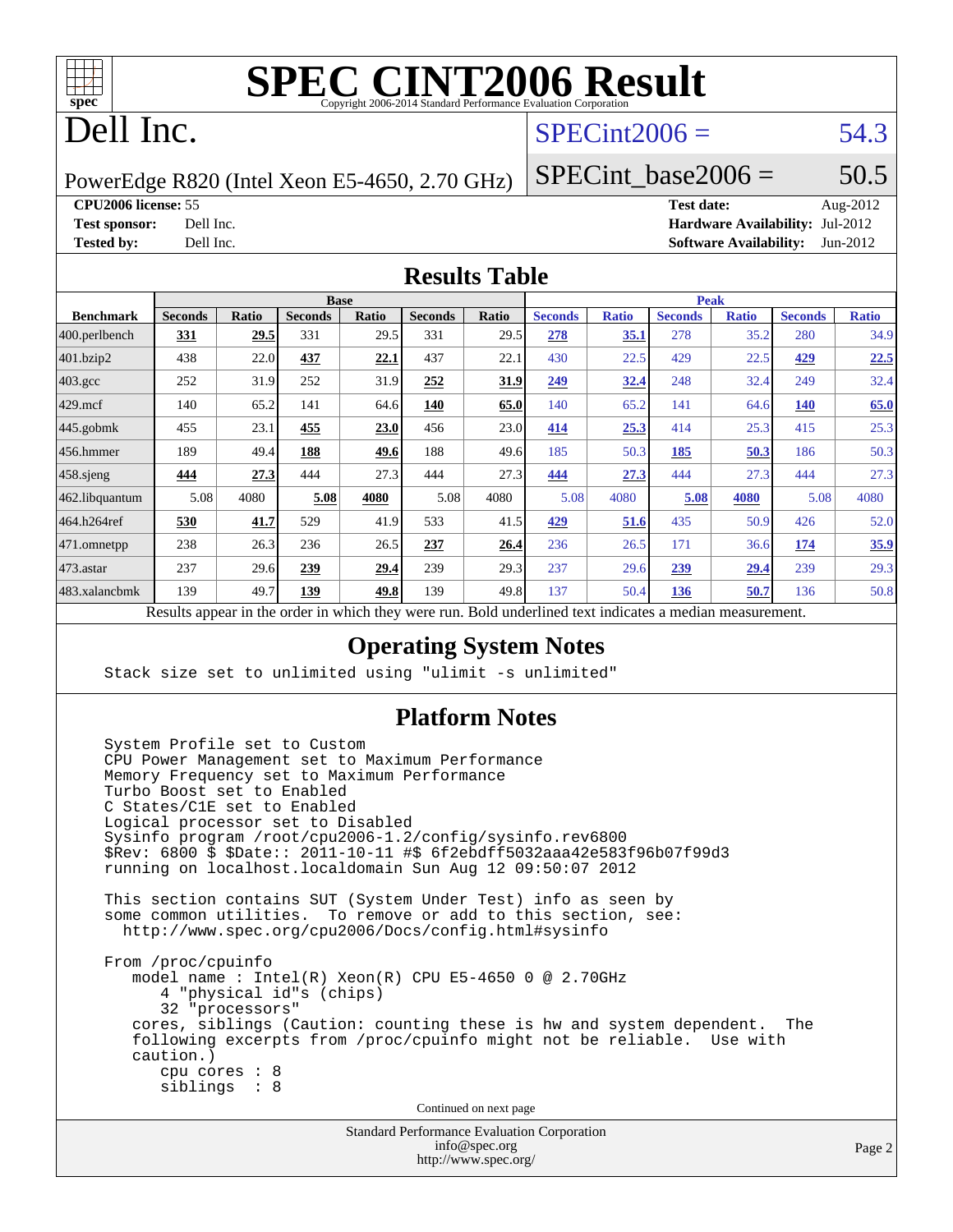# Dell Inc.

 $SPECint2006 = 54.3$  $SPECint2006 = 54.3$ 

PowerEdge R820 (Intel Xeon E5-4650, 2.70 GHz)

SPECint base2006 =  $50.5$ 

**[CPU2006 license:](http://www.spec.org/auto/cpu2006/Docs/result-fields.html#CPU2006license)** 55 **[Test date:](http://www.spec.org/auto/cpu2006/Docs/result-fields.html#Testdate)** Aug-2012 **[Test sponsor:](http://www.spec.org/auto/cpu2006/Docs/result-fields.html#Testsponsor)** Dell Inc. **[Hardware Availability:](http://www.spec.org/auto/cpu2006/Docs/result-fields.html#HardwareAvailability)** Jul-2012 **[Tested by:](http://www.spec.org/auto/cpu2006/Docs/result-fields.html#Testedby)** Dell Inc. **[Software Availability:](http://www.spec.org/auto/cpu2006/Docs/result-fields.html#SoftwareAvailability)** Jun-2012

### **[Platform Notes \(Continued\)](http://www.spec.org/auto/cpu2006/Docs/result-fields.html#PlatformNotes)**

 physical 0: cores 0 1 2 3 4 5 6 7 physical 1: cores 0 1 2 3 4 5 6 7 physical 2: cores 0 1 2 3 4 5 6 7 physical 3: cores 0 1 2 3 4 5 6 7 cache size : 20480 KB From /proc/meminfo MemTotal: 264482264 kB HugePages\_Total: 0<br>Hugepagesize: 2048 kB Hugepagesize: /usr/bin/lsb\_release -d Red Hat Enterprise Linux Server release 6.3 (Santiago) From /etc/\*release\* /etc/\*version\* redhat-release: Red Hat Enterprise Linux Server release 6.3 (Santiago) system-release: Red Hat Enterprise Linux Server release 6.3 (Santiago) system-release-cpe: cpe:/o:redhat:enterprise\_linux:6server:ga:server uname -a: Linux localhost.localdomain 2.6.32-279.el6.x86\_64 #1 SMP Wed Jun 13 18:24:36 EDT 2012 x86\_64 x86\_64 x86\_64 GNU/Linux run-level 3 Aug 12 09:48 last=5 SPEC is set to: /root/cpu2006-1.2 Filesystem Type Size Used-Avail-Use%-Mounted-on-<br>  $\sqrt{\det/s}$ dal ext4 250G 8.2G 230G 4%-/ /dev/sda1 ext4 250G 8.2G 230G 4% / Additional information from dmidecode: Memory: 15x 00AD00B300AD HMT31GR7BFR4C-PB 8 GB 1600 MHz 2 rank 7x 00AD04B300AD HMT31GR7BFR4C-PB 8 GB 1600 MHz 2 rank 10x 00CE00B300CE M393B1K70DH0-CK0 8 GB 1600 MHz 2 rank

(End of data from sysinfo program)

### **[General Notes](http://www.spec.org/auto/cpu2006/Docs/result-fields.html#GeneralNotes)**

Environment variables set by runspec before the start of the run: KMP\_AFFINITY = "granularity=fine,scatter" LD\_LIBRARY\_PATH = "/root/cpu2006-1.2/libs/32:/root/cpu2006-1.2/libs/64" OMP\_NUM\_THREADS = "32" Binaries compiled on a system with 1x Core i7-860 CPU + 8GB memory using RHEL5.5 Transparent Huge Pages enabled with: echo always > /sys/kernel/mm/redhat\_transparent\_hugepage/enabled Filesystem page cache cleared with:<br>echo 1> /proc/sys/vm/drop cac /proc/sys/vm/drop\_caches The Dell PowerEdge R820 and Continued on next page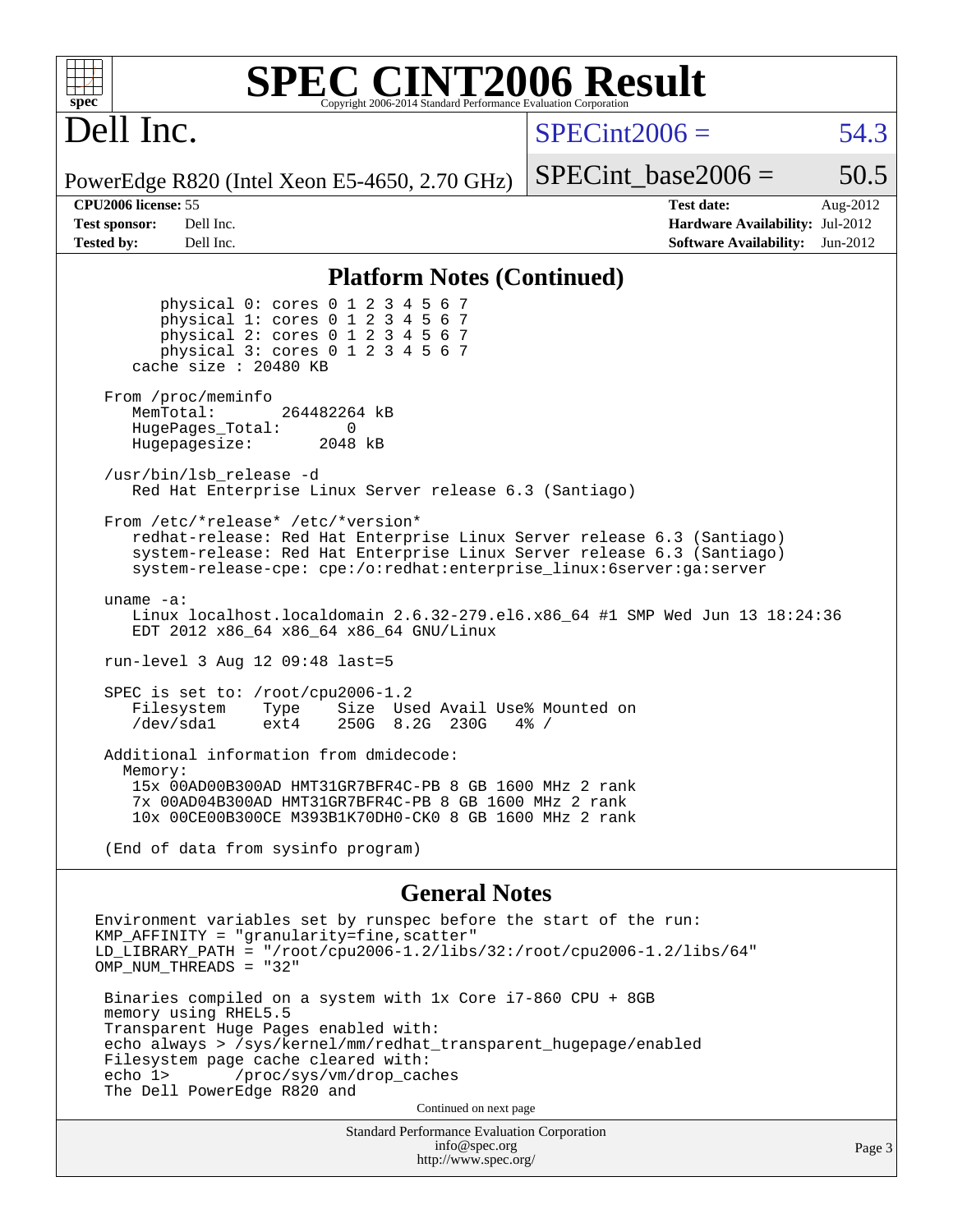

# Dell Inc.

### $SPECint2006 = 54.3$  $SPECint2006 = 54.3$

PowerEdge R820 (Intel Xeon E5-4650, 2.70 GHz)

**[Tested by:](http://www.spec.org/auto/cpu2006/Docs/result-fields.html#Testedby)** Dell Inc. **[Software Availability:](http://www.spec.org/auto/cpu2006/Docs/result-fields.html#SoftwareAvailability)** Jun-2012

**[CPU2006 license:](http://www.spec.org/auto/cpu2006/Docs/result-fields.html#CPU2006license)** 55 **[Test date:](http://www.spec.org/auto/cpu2006/Docs/result-fields.html#Testdate)** Aug-2012 **[Test sponsor:](http://www.spec.org/auto/cpu2006/Docs/result-fields.html#Testsponsor)** Dell Inc. **[Hardware Availability:](http://www.spec.org/auto/cpu2006/Docs/result-fields.html#HardwareAvailability)** Jul-2012

SPECint base2006 =  $50.5$ 

### **[General Notes \(Continued\)](http://www.spec.org/auto/cpu2006/Docs/result-fields.html#GeneralNotes)**

 the Bull NovaScale R470 F3 models are electronically equivalent. The results have been measured on a Dell PowerEdge R820 model

# **[Base Compiler Invocation](http://www.spec.org/auto/cpu2006/Docs/result-fields.html#BaseCompilerInvocation)**

[C benchmarks](http://www.spec.org/auto/cpu2006/Docs/result-fields.html#Cbenchmarks):  $inc - m64$ 

[C++ benchmarks:](http://www.spec.org/auto/cpu2006/Docs/result-fields.html#CXXbenchmarks) [icpc -m64](http://www.spec.org/cpu2006/results/res2012q3/cpu2006-20120814-24235.flags.html#user_CXXbase_intel_icpc_64bit_fc66a5337ce925472a5c54ad6a0de310)

## **[Base Portability Flags](http://www.spec.org/auto/cpu2006/Docs/result-fields.html#BasePortabilityFlags)**

 400.perlbench: [-DSPEC\\_CPU\\_LP64](http://www.spec.org/cpu2006/results/res2012q3/cpu2006-20120814-24235.flags.html#b400.perlbench_basePORTABILITY_DSPEC_CPU_LP64) [-DSPEC\\_CPU\\_LINUX\\_X64](http://www.spec.org/cpu2006/results/res2012q3/cpu2006-20120814-24235.flags.html#b400.perlbench_baseCPORTABILITY_DSPEC_CPU_LINUX_X64) 401.bzip2: [-DSPEC\\_CPU\\_LP64](http://www.spec.org/cpu2006/results/res2012q3/cpu2006-20120814-24235.flags.html#suite_basePORTABILITY401_bzip2_DSPEC_CPU_LP64) 403.gcc: [-DSPEC\\_CPU\\_LP64](http://www.spec.org/cpu2006/results/res2012q3/cpu2006-20120814-24235.flags.html#suite_basePORTABILITY403_gcc_DSPEC_CPU_LP64) 429.mcf: [-DSPEC\\_CPU\\_LP64](http://www.spec.org/cpu2006/results/res2012q3/cpu2006-20120814-24235.flags.html#suite_basePORTABILITY429_mcf_DSPEC_CPU_LP64) 445.gobmk: [-DSPEC\\_CPU\\_LP64](http://www.spec.org/cpu2006/results/res2012q3/cpu2006-20120814-24235.flags.html#suite_basePORTABILITY445_gobmk_DSPEC_CPU_LP64) 456.hmmer: [-DSPEC\\_CPU\\_LP64](http://www.spec.org/cpu2006/results/res2012q3/cpu2006-20120814-24235.flags.html#suite_basePORTABILITY456_hmmer_DSPEC_CPU_LP64) 458.sjeng: [-DSPEC\\_CPU\\_LP64](http://www.spec.org/cpu2006/results/res2012q3/cpu2006-20120814-24235.flags.html#suite_basePORTABILITY458_sjeng_DSPEC_CPU_LP64) 462.libquantum: [-DSPEC\\_CPU\\_LP64](http://www.spec.org/cpu2006/results/res2012q3/cpu2006-20120814-24235.flags.html#suite_basePORTABILITY462_libquantum_DSPEC_CPU_LP64) [-DSPEC\\_CPU\\_LINUX](http://www.spec.org/cpu2006/results/res2012q3/cpu2006-20120814-24235.flags.html#b462.libquantum_baseCPORTABILITY_DSPEC_CPU_LINUX) 464.h264ref: [-DSPEC\\_CPU\\_LP64](http://www.spec.org/cpu2006/results/res2012q3/cpu2006-20120814-24235.flags.html#suite_basePORTABILITY464_h264ref_DSPEC_CPU_LP64) 471.omnetpp: [-DSPEC\\_CPU\\_LP64](http://www.spec.org/cpu2006/results/res2012q3/cpu2006-20120814-24235.flags.html#suite_basePORTABILITY471_omnetpp_DSPEC_CPU_LP64) 473.astar: [-DSPEC\\_CPU\\_LP64](http://www.spec.org/cpu2006/results/res2012q3/cpu2006-20120814-24235.flags.html#suite_basePORTABILITY473_astar_DSPEC_CPU_LP64) 483.xalancbmk: [-DSPEC\\_CPU\\_LP64](http://www.spec.org/cpu2006/results/res2012q3/cpu2006-20120814-24235.flags.html#suite_basePORTABILITY483_xalancbmk_DSPEC_CPU_LP64) [-DSPEC\\_CPU\\_LINUX](http://www.spec.org/cpu2006/results/res2012q3/cpu2006-20120814-24235.flags.html#b483.xalancbmk_baseCXXPORTABILITY_DSPEC_CPU_LINUX)

# **[Base Optimization Flags](http://www.spec.org/auto/cpu2006/Docs/result-fields.html#BaseOptimizationFlags)**

[C benchmarks](http://www.spec.org/auto/cpu2006/Docs/result-fields.html#Cbenchmarks):

[-xAVX](http://www.spec.org/cpu2006/results/res2012q3/cpu2006-20120814-24235.flags.html#user_CCbase_f-xAVX) [-ipo](http://www.spec.org/cpu2006/results/res2012q3/cpu2006-20120814-24235.flags.html#user_CCbase_f-ipo) [-O3](http://www.spec.org/cpu2006/results/res2012q3/cpu2006-20120814-24235.flags.html#user_CCbase_f-O3) [-no-prec-div](http://www.spec.org/cpu2006/results/res2012q3/cpu2006-20120814-24235.flags.html#user_CCbase_f-no-prec-div) [-parallel](http://www.spec.org/cpu2006/results/res2012q3/cpu2006-20120814-24235.flags.html#user_CCbase_f-parallel) [-opt-prefetch](http://www.spec.org/cpu2006/results/res2012q3/cpu2006-20120814-24235.flags.html#user_CCbase_f-opt-prefetch) [-auto-p32](http://www.spec.org/cpu2006/results/res2012q3/cpu2006-20120814-24235.flags.html#user_CCbase_f-auto-p32)

[C++ benchmarks:](http://www.spec.org/auto/cpu2006/Docs/result-fields.html#CXXbenchmarks)

[-xAVX](http://www.spec.org/cpu2006/results/res2012q3/cpu2006-20120814-24235.flags.html#user_CXXbase_f-xAVX) [-ipo](http://www.spec.org/cpu2006/results/res2012q3/cpu2006-20120814-24235.flags.html#user_CXXbase_f-ipo) [-O3](http://www.spec.org/cpu2006/results/res2012q3/cpu2006-20120814-24235.flags.html#user_CXXbase_f-O3) [-no-prec-div](http://www.spec.org/cpu2006/results/res2012q3/cpu2006-20120814-24235.flags.html#user_CXXbase_f-no-prec-div) [-opt-prefetch](http://www.spec.org/cpu2006/results/res2012q3/cpu2006-20120814-24235.flags.html#user_CXXbase_f-opt-prefetch) [-auto-p32](http://www.spec.org/cpu2006/results/res2012q3/cpu2006-20120814-24235.flags.html#user_CXXbase_f-auto-p32) [-Wl,-z,muldefs](http://www.spec.org/cpu2006/results/res2012q3/cpu2006-20120814-24235.flags.html#user_CXXbase_link_force_multiple1_74079c344b956b9658436fd1b6dd3a8a) [-L/smartheap -lsmartheap64](http://www.spec.org/cpu2006/results/res2012q3/cpu2006-20120814-24235.flags.html#user_CXXbase_SmartHeap64_5e654037dadeae1fe403ab4b4466e60b)

## **[Base Other Flags](http://www.spec.org/auto/cpu2006/Docs/result-fields.html#BaseOtherFlags)**

[C benchmarks](http://www.spec.org/auto/cpu2006/Docs/result-fields.html#Cbenchmarks):

403.gcc: [-Dalloca=\\_alloca](http://www.spec.org/cpu2006/results/res2012q3/cpu2006-20120814-24235.flags.html#b403.gcc_baseEXTRA_CFLAGS_Dalloca_be3056838c12de2578596ca5467af7f3)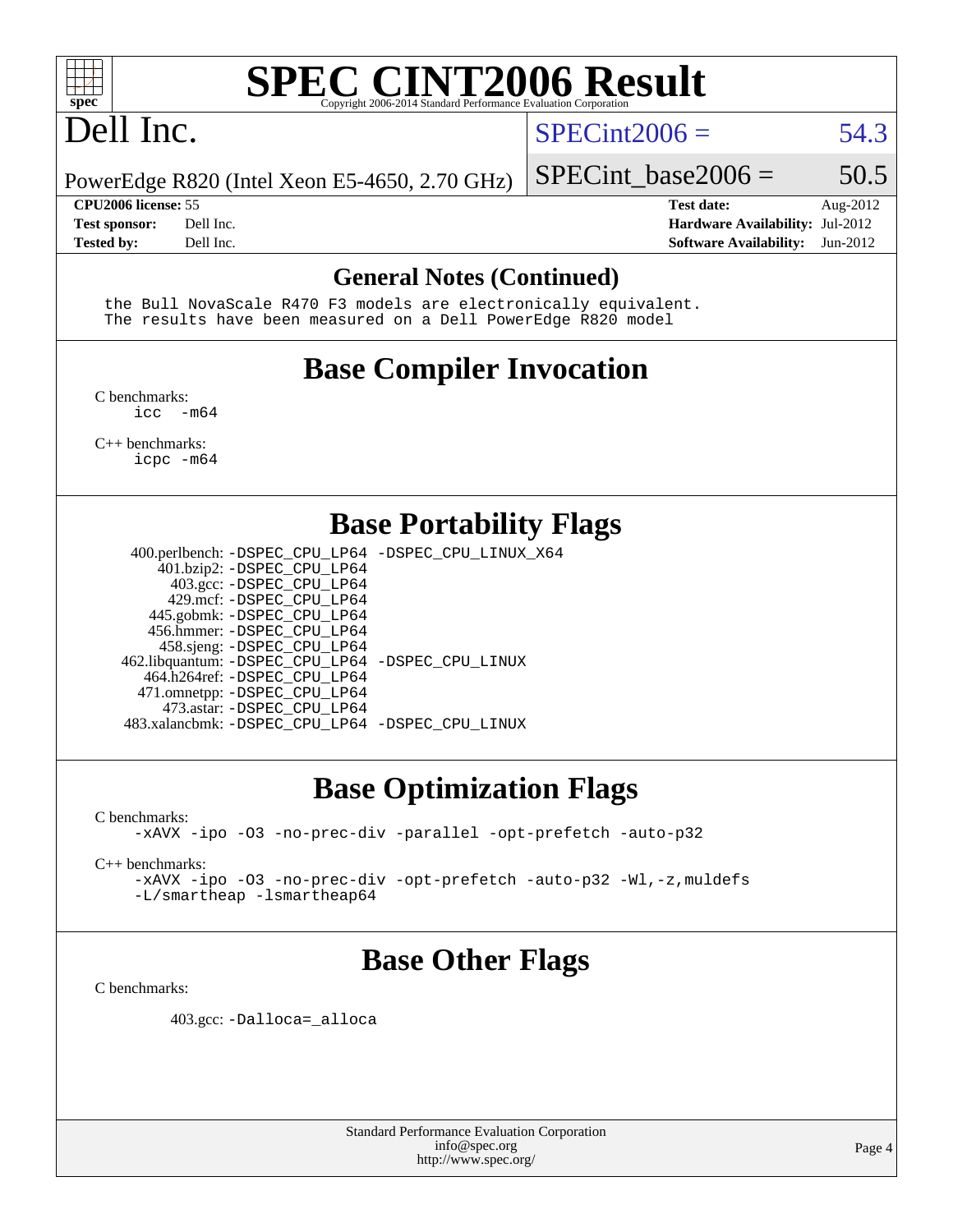

# Dell Inc.

 $SPECint2006 = 54.3$  $SPECint2006 = 54.3$ 

PowerEdge R820 (Intel Xeon E5-4650, 2.70 GHz)

**[Test sponsor:](http://www.spec.org/auto/cpu2006/Docs/result-fields.html#Testsponsor)** Dell Inc. **[Hardware Availability:](http://www.spec.org/auto/cpu2006/Docs/result-fields.html#HardwareAvailability)** Jul-2012 **[Tested by:](http://www.spec.org/auto/cpu2006/Docs/result-fields.html#Testedby)** Dell Inc. **[Software Availability:](http://www.spec.org/auto/cpu2006/Docs/result-fields.html#SoftwareAvailability)** Jun-2012

SPECint base2006 =  $50.5$ **[CPU2006 license:](http://www.spec.org/auto/cpu2006/Docs/result-fields.html#CPU2006license)** 55 **[Test date:](http://www.spec.org/auto/cpu2006/Docs/result-fields.html#Testdate)** Aug-2012

# **[Peak Compiler Invocation](http://www.spec.org/auto/cpu2006/Docs/result-fields.html#PeakCompilerInvocation)**

[C benchmarks \(except as noted below\)](http://www.spec.org/auto/cpu2006/Docs/result-fields.html#Cbenchmarksexceptasnotedbelow): [icc -m64](http://www.spec.org/cpu2006/results/res2012q3/cpu2006-20120814-24235.flags.html#user_CCpeak_intel_icc_64bit_f346026e86af2a669e726fe758c88044)

400.perlbench: [icc -m32](http://www.spec.org/cpu2006/results/res2012q3/cpu2006-20120814-24235.flags.html#user_peakCCLD400_perlbench_intel_icc_a6a621f8d50482236b970c6ac5f55f93)

445.gobmk: [icc -m32](http://www.spec.org/cpu2006/results/res2012q3/cpu2006-20120814-24235.flags.html#user_peakCCLD445_gobmk_intel_icc_a6a621f8d50482236b970c6ac5f55f93)

464.h264ref: [icc -m32](http://www.spec.org/cpu2006/results/res2012q3/cpu2006-20120814-24235.flags.html#user_peakCCLD464_h264ref_intel_icc_a6a621f8d50482236b970c6ac5f55f93)

[C++ benchmarks \(except as noted below\):](http://www.spec.org/auto/cpu2006/Docs/result-fields.html#CXXbenchmarksexceptasnotedbelow) [icpc -m32](http://www.spec.org/cpu2006/results/res2012q3/cpu2006-20120814-24235.flags.html#user_CXXpeak_intel_icpc_4e5a5ef1a53fd332b3c49e69c3330699)

473.astar: [icpc -m64](http://www.spec.org/cpu2006/results/res2012q3/cpu2006-20120814-24235.flags.html#user_peakCXXLD473_astar_intel_icpc_64bit_fc66a5337ce925472a5c54ad6a0de310)

## **[Peak Portability Flags](http://www.spec.org/auto/cpu2006/Docs/result-fields.html#PeakPortabilityFlags)**

 400.perlbench: [-DSPEC\\_CPU\\_LINUX\\_IA32](http://www.spec.org/cpu2006/results/res2012q3/cpu2006-20120814-24235.flags.html#b400.perlbench_peakCPORTABILITY_DSPEC_CPU_LINUX_IA32) 401.bzip2: [-DSPEC\\_CPU\\_LP64](http://www.spec.org/cpu2006/results/res2012q3/cpu2006-20120814-24235.flags.html#suite_peakPORTABILITY401_bzip2_DSPEC_CPU_LP64) 403.gcc: [-DSPEC\\_CPU\\_LP64](http://www.spec.org/cpu2006/results/res2012q3/cpu2006-20120814-24235.flags.html#suite_peakPORTABILITY403_gcc_DSPEC_CPU_LP64) 429.mcf: [-DSPEC\\_CPU\\_LP64](http://www.spec.org/cpu2006/results/res2012q3/cpu2006-20120814-24235.flags.html#suite_peakPORTABILITY429_mcf_DSPEC_CPU_LP64) 456.hmmer: [-DSPEC\\_CPU\\_LP64](http://www.spec.org/cpu2006/results/res2012q3/cpu2006-20120814-24235.flags.html#suite_peakPORTABILITY456_hmmer_DSPEC_CPU_LP64) 458.sjeng: [-DSPEC\\_CPU\\_LP64](http://www.spec.org/cpu2006/results/res2012q3/cpu2006-20120814-24235.flags.html#suite_peakPORTABILITY458_sjeng_DSPEC_CPU_LP64) 462.libquantum: [-DSPEC\\_CPU\\_LP64](http://www.spec.org/cpu2006/results/res2012q3/cpu2006-20120814-24235.flags.html#suite_peakPORTABILITY462_libquantum_DSPEC_CPU_LP64) [-DSPEC\\_CPU\\_LINUX](http://www.spec.org/cpu2006/results/res2012q3/cpu2006-20120814-24235.flags.html#b462.libquantum_peakCPORTABILITY_DSPEC_CPU_LINUX) 473.astar: [-DSPEC\\_CPU\\_LP64](http://www.spec.org/cpu2006/results/res2012q3/cpu2006-20120814-24235.flags.html#suite_peakPORTABILITY473_astar_DSPEC_CPU_LP64) 483.xalancbmk: [-DSPEC\\_CPU\\_LINUX](http://www.spec.org/cpu2006/results/res2012q3/cpu2006-20120814-24235.flags.html#b483.xalancbmk_peakCXXPORTABILITY_DSPEC_CPU_LINUX)

# **[Peak Optimization Flags](http://www.spec.org/auto/cpu2006/Docs/result-fields.html#PeakOptimizationFlags)**

[C benchmarks](http://www.spec.org/auto/cpu2006/Docs/result-fields.html#Cbenchmarks):

 400.perlbench: [-xAVX](http://www.spec.org/cpu2006/results/res2012q3/cpu2006-20120814-24235.flags.html#user_peakPASS2_CFLAGSPASS2_LDCFLAGS400_perlbench_f-xAVX)(pass 2) [-prof-gen](http://www.spec.org/cpu2006/results/res2012q3/cpu2006-20120814-24235.flags.html#user_peakPASS1_CFLAGSPASS1_LDCFLAGS400_perlbench_prof_gen_e43856698f6ca7b7e442dfd80e94a8fc)(pass 1) [-ipo](http://www.spec.org/cpu2006/results/res2012q3/cpu2006-20120814-24235.flags.html#user_peakPASS2_CFLAGSPASS2_LDCFLAGS400_perlbench_f-ipo)(pass 2) [-O3](http://www.spec.org/cpu2006/results/res2012q3/cpu2006-20120814-24235.flags.html#user_peakPASS2_CFLAGSPASS2_LDCFLAGS400_perlbench_f-O3)(pass 2) [-no-prec-div](http://www.spec.org/cpu2006/results/res2012q3/cpu2006-20120814-24235.flags.html#user_peakPASS2_CFLAGSPASS2_LDCFLAGS400_perlbench_f-no-prec-div)(pass 2) [-prof-use](http://www.spec.org/cpu2006/results/res2012q3/cpu2006-20120814-24235.flags.html#user_peakPASS2_CFLAGSPASS2_LDCFLAGS400_perlbench_prof_use_bccf7792157ff70d64e32fe3e1250b55)(pass 2) [-opt-prefetch](http://www.spec.org/cpu2006/results/res2012q3/cpu2006-20120814-24235.flags.html#user_peakCOPTIMIZE400_perlbench_f-opt-prefetch) [-ansi-alias](http://www.spec.org/cpu2006/results/res2012q3/cpu2006-20120814-24235.flags.html#user_peakCOPTIMIZE400_perlbench_f-ansi-alias) 401.bzip2: [-xAVX](http://www.spec.org/cpu2006/results/res2012q3/cpu2006-20120814-24235.flags.html#user_peakPASS2_CFLAGSPASS2_LDCFLAGS401_bzip2_f-xAVX)(pass 2) [-prof-gen](http://www.spec.org/cpu2006/results/res2012q3/cpu2006-20120814-24235.flags.html#user_peakPASS1_CFLAGSPASS1_LDCFLAGS401_bzip2_prof_gen_e43856698f6ca7b7e442dfd80e94a8fc)(pass 1) [-ipo](http://www.spec.org/cpu2006/results/res2012q3/cpu2006-20120814-24235.flags.html#user_peakPASS2_CFLAGSPASS2_LDCFLAGS401_bzip2_f-ipo)(pass 2) [-O3](http://www.spec.org/cpu2006/results/res2012q3/cpu2006-20120814-24235.flags.html#user_peakPASS2_CFLAGSPASS2_LDCFLAGS401_bzip2_f-O3)(pass 2) [-no-prec-div](http://www.spec.org/cpu2006/results/res2012q3/cpu2006-20120814-24235.flags.html#user_peakCOPTIMIZEPASS2_CFLAGSPASS2_LDCFLAGS401_bzip2_f-no-prec-div) [-prof-use](http://www.spec.org/cpu2006/results/res2012q3/cpu2006-20120814-24235.flags.html#user_peakPASS2_CFLAGSPASS2_LDCFLAGS401_bzip2_prof_use_bccf7792157ff70d64e32fe3e1250b55)(pass 2) [-auto-ilp32](http://www.spec.org/cpu2006/results/res2012q3/cpu2006-20120814-24235.flags.html#user_peakCOPTIMIZE401_bzip2_f-auto-ilp32) [-opt-prefetch](http://www.spec.org/cpu2006/results/res2012q3/cpu2006-20120814-24235.flags.html#user_peakCOPTIMIZE401_bzip2_f-opt-prefetch) [-ansi-alias](http://www.spec.org/cpu2006/results/res2012q3/cpu2006-20120814-24235.flags.html#user_peakCOPTIMIZE401_bzip2_f-ansi-alias) 403.gcc: [-xAVX](http://www.spec.org/cpu2006/results/res2012q3/cpu2006-20120814-24235.flags.html#user_peakCOPTIMIZE403_gcc_f-xAVX) [-ipo](http://www.spec.org/cpu2006/results/res2012q3/cpu2006-20120814-24235.flags.html#user_peakCOPTIMIZE403_gcc_f-ipo) [-O3](http://www.spec.org/cpu2006/results/res2012q3/cpu2006-20120814-24235.flags.html#user_peakCOPTIMIZE403_gcc_f-O3) [-no-prec-div](http://www.spec.org/cpu2006/results/res2012q3/cpu2006-20120814-24235.flags.html#user_peakCOPTIMIZE403_gcc_f-no-prec-div) [-inline-calloc](http://www.spec.org/cpu2006/results/res2012q3/cpu2006-20120814-24235.flags.html#user_peakCOPTIMIZE403_gcc_f-inline-calloc) [-opt-malloc-options=3](http://www.spec.org/cpu2006/results/res2012q3/cpu2006-20120814-24235.flags.html#user_peakCOPTIMIZE403_gcc_f-opt-malloc-options_13ab9b803cf986b4ee62f0a5998c2238) [-auto-ilp32](http://www.spec.org/cpu2006/results/res2012q3/cpu2006-20120814-24235.flags.html#user_peakCOPTIMIZE403_gcc_f-auto-ilp32)

 $429$ .mcf: basepeak = yes

 445.gobmk: [-xAVX](http://www.spec.org/cpu2006/results/res2012q3/cpu2006-20120814-24235.flags.html#user_peakPASS2_CFLAGSPASS2_LDCFLAGS445_gobmk_f-xAVX)(pass 2) [-prof-gen](http://www.spec.org/cpu2006/results/res2012q3/cpu2006-20120814-24235.flags.html#user_peakPASS1_CFLAGSPASS1_LDCFLAGS445_gobmk_prof_gen_e43856698f6ca7b7e442dfd80e94a8fc)(pass 1) [-prof-use](http://www.spec.org/cpu2006/results/res2012q3/cpu2006-20120814-24235.flags.html#user_peakPASS2_CFLAGSPASS2_LDCFLAGS445_gobmk_prof_use_bccf7792157ff70d64e32fe3e1250b55)(pass 2) [-ansi-alias](http://www.spec.org/cpu2006/results/res2012q3/cpu2006-20120814-24235.flags.html#user_peakCOPTIMIZE445_gobmk_f-ansi-alias)

Continued on next page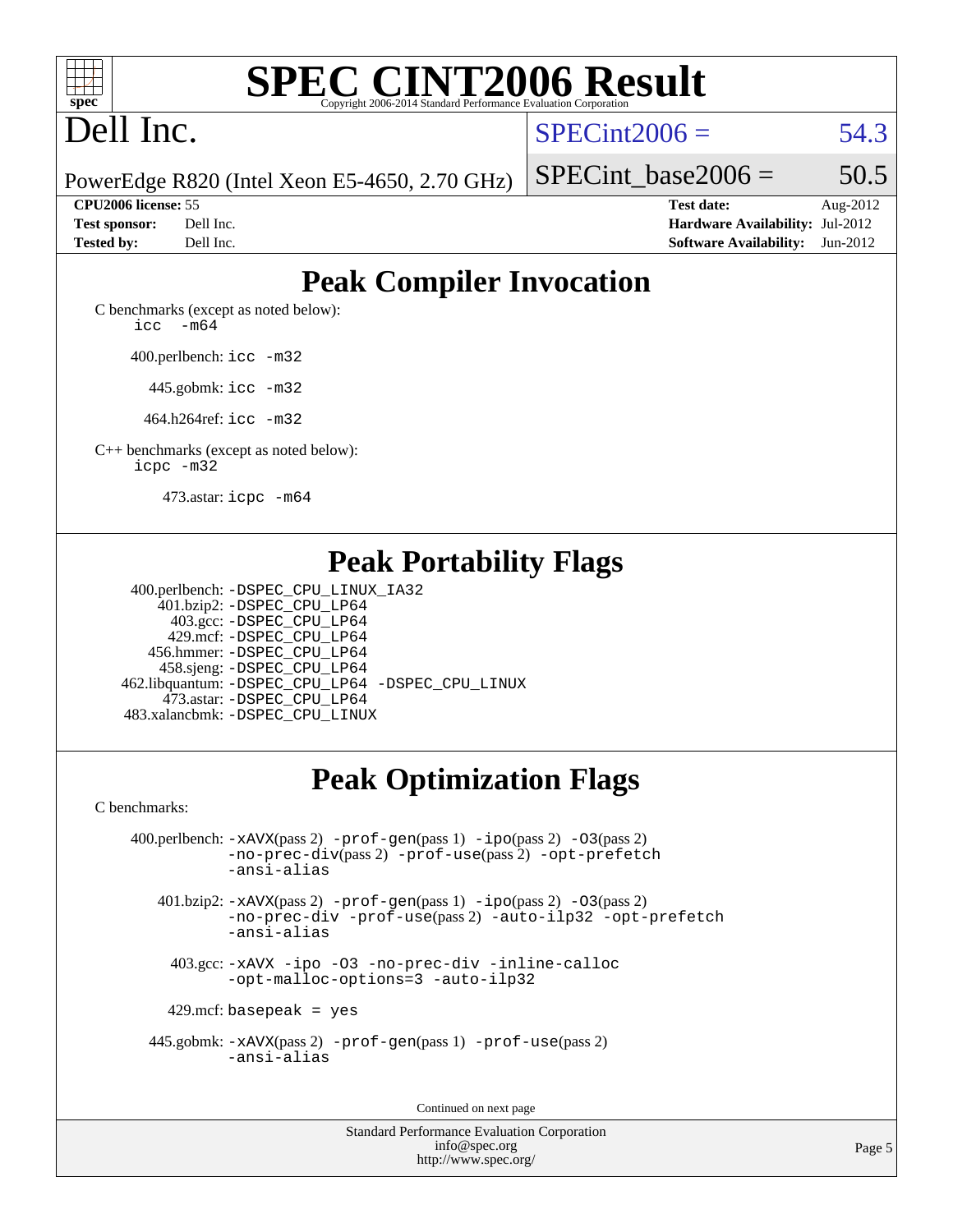Dell Inc.

 $SPECint2006 = 54.3$  $SPECint2006 = 54.3$ 

PowerEdge R820 (Intel Xeon E5-4650, 2.70 GHz)

SPECint base2006 =  $50.5$ 

**[Tested by:](http://www.spec.org/auto/cpu2006/Docs/result-fields.html#Testedby)** Dell Inc. **[Software Availability:](http://www.spec.org/auto/cpu2006/Docs/result-fields.html#SoftwareAvailability)** Jun-2012

**[CPU2006 license:](http://www.spec.org/auto/cpu2006/Docs/result-fields.html#CPU2006license)** 55 **[Test date:](http://www.spec.org/auto/cpu2006/Docs/result-fields.html#Testdate)** Aug-2012 **[Test sponsor:](http://www.spec.org/auto/cpu2006/Docs/result-fields.html#Testsponsor)** Dell Inc. **[Hardware Availability:](http://www.spec.org/auto/cpu2006/Docs/result-fields.html#HardwareAvailability)** Jul-2012

# **[Peak Optimization Flags \(Continued\)](http://www.spec.org/auto/cpu2006/Docs/result-fields.html#PeakOptimizationFlags)**

 456.hmmer: [-xAVX](http://www.spec.org/cpu2006/results/res2012q3/cpu2006-20120814-24235.flags.html#user_peakCOPTIMIZE456_hmmer_f-xAVX) [-ipo](http://www.spec.org/cpu2006/results/res2012q3/cpu2006-20120814-24235.flags.html#user_peakCOPTIMIZE456_hmmer_f-ipo) [-O3](http://www.spec.org/cpu2006/results/res2012q3/cpu2006-20120814-24235.flags.html#user_peakCOPTIMIZE456_hmmer_f-O3) [-no-prec-div](http://www.spec.org/cpu2006/results/res2012q3/cpu2006-20120814-24235.flags.html#user_peakCOPTIMIZE456_hmmer_f-no-prec-div) [-unroll2](http://www.spec.org/cpu2006/results/res2012q3/cpu2006-20120814-24235.flags.html#user_peakCOPTIMIZE456_hmmer_f-unroll_784dae83bebfb236979b41d2422d7ec2) [-auto-ilp32](http://www.spec.org/cpu2006/results/res2012q3/cpu2006-20120814-24235.flags.html#user_peakCOPTIMIZE456_hmmer_f-auto-ilp32) [-ansi-alias](http://www.spec.org/cpu2006/results/res2012q3/cpu2006-20120814-24235.flags.html#user_peakCOPTIMIZE456_hmmer_f-ansi-alias)  $458 \text{.}$ sjeng: basepeak = yes 462.libquantum: basepeak = yes 464.h264ref: [-xAVX](http://www.spec.org/cpu2006/results/res2012q3/cpu2006-20120814-24235.flags.html#user_peakPASS2_CFLAGSPASS2_LDCFLAGS464_h264ref_f-xAVX)(pass 2) [-prof-gen](http://www.spec.org/cpu2006/results/res2012q3/cpu2006-20120814-24235.flags.html#user_peakPASS1_CFLAGSPASS1_LDCFLAGS464_h264ref_prof_gen_e43856698f6ca7b7e442dfd80e94a8fc)(pass 1) [-ipo](http://www.spec.org/cpu2006/results/res2012q3/cpu2006-20120814-24235.flags.html#user_peakPASS2_CFLAGSPASS2_LDCFLAGS464_h264ref_f-ipo)(pass 2) [-O3](http://www.spec.org/cpu2006/results/res2012q3/cpu2006-20120814-24235.flags.html#user_peakPASS2_CFLAGSPASS2_LDCFLAGS464_h264ref_f-O3)(pass 2) [-no-prec-div](http://www.spec.org/cpu2006/results/res2012q3/cpu2006-20120814-24235.flags.html#user_peakPASS2_CFLAGSPASS2_LDCFLAGS464_h264ref_f-no-prec-div)(pass 2) [-prof-use](http://www.spec.org/cpu2006/results/res2012q3/cpu2006-20120814-24235.flags.html#user_peakPASS2_CFLAGSPASS2_LDCFLAGS464_h264ref_prof_use_bccf7792157ff70d64e32fe3e1250b55)(pass 2) [-unroll2](http://www.spec.org/cpu2006/results/res2012q3/cpu2006-20120814-24235.flags.html#user_peakCOPTIMIZE464_h264ref_f-unroll_784dae83bebfb236979b41d2422d7ec2) [-ansi-alias](http://www.spec.org/cpu2006/results/res2012q3/cpu2006-20120814-24235.flags.html#user_peakCOPTIMIZE464_h264ref_f-ansi-alias) [C++ benchmarks:](http://www.spec.org/auto/cpu2006/Docs/result-fields.html#CXXbenchmarks) 471.omnetpp: [-xAVX](http://www.spec.org/cpu2006/results/res2012q3/cpu2006-20120814-24235.flags.html#user_peakPASS2_CXXFLAGSPASS2_LDCXXFLAGS471_omnetpp_f-xAVX)(pass 2) [-prof-gen](http://www.spec.org/cpu2006/results/res2012q3/cpu2006-20120814-24235.flags.html#user_peakPASS1_CXXFLAGSPASS1_LDCXXFLAGS471_omnetpp_prof_gen_e43856698f6ca7b7e442dfd80e94a8fc)(pass 1) [-ipo](http://www.spec.org/cpu2006/results/res2012q3/cpu2006-20120814-24235.flags.html#user_peakPASS2_CXXFLAGSPASS2_LDCXXFLAGS471_omnetpp_f-ipo)(pass 2) [-O3](http://www.spec.org/cpu2006/results/res2012q3/cpu2006-20120814-24235.flags.html#user_peakPASS2_CXXFLAGSPASS2_LDCXXFLAGS471_omnetpp_f-O3)(pass 2) [-no-prec-div](http://www.spec.org/cpu2006/results/res2012q3/cpu2006-20120814-24235.flags.html#user_peakPASS2_CXXFLAGSPASS2_LDCXXFLAGS471_omnetpp_f-no-prec-div)(pass 2) [-prof-use](http://www.spec.org/cpu2006/results/res2012q3/cpu2006-20120814-24235.flags.html#user_peakPASS2_CXXFLAGSPASS2_LDCXXFLAGS471_omnetpp_prof_use_bccf7792157ff70d64e32fe3e1250b55)(pass 2) [-opt-ra-region-strategy=block](http://www.spec.org/cpu2006/results/res2012q3/cpu2006-20120814-24235.flags.html#user_peakCXXOPTIMIZE471_omnetpp_f-opt-ra-region-strategy_5382940c29ea30302d682fc74bfe0147) [-ansi-alias](http://www.spec.org/cpu2006/results/res2012q3/cpu2006-20120814-24235.flags.html#user_peakCXXOPTIMIZE471_omnetpp_f-ansi-alias) [-Wl,-z,muldefs](http://www.spec.org/cpu2006/results/res2012q3/cpu2006-20120814-24235.flags.html#user_peakEXTRA_LDFLAGS471_omnetpp_link_force_multiple1_74079c344b956b9658436fd1b6dd3a8a) [-L/smartheap -lsmartheap](http://www.spec.org/cpu2006/results/res2012q3/cpu2006-20120814-24235.flags.html#user_peakEXTRA_LIBS471_omnetpp_SmartHeap_7c9e394a5779e1a7fec7c221e123830c)  $473$ .astar: basepeak = yes 483.xalancbmk: [-xAVX](http://www.spec.org/cpu2006/results/res2012q3/cpu2006-20120814-24235.flags.html#user_peakCXXOPTIMIZE483_xalancbmk_f-xAVX) [-ipo](http://www.spec.org/cpu2006/results/res2012q3/cpu2006-20120814-24235.flags.html#user_peakCXXOPTIMIZE483_xalancbmk_f-ipo) [-O3](http://www.spec.org/cpu2006/results/res2012q3/cpu2006-20120814-24235.flags.html#user_peakCXXOPTIMIZE483_xalancbmk_f-O3) [-no-prec-div](http://www.spec.org/cpu2006/results/res2012q3/cpu2006-20120814-24235.flags.html#user_peakCXXOPTIMIZE483_xalancbmk_f-no-prec-div) [-opt-prefetch](http://www.spec.org/cpu2006/results/res2012q3/cpu2006-20120814-24235.flags.html#user_peakCXXOPTIMIZE483_xalancbmk_f-opt-prefetch) [-ansi-alias](http://www.spec.org/cpu2006/results/res2012q3/cpu2006-20120814-24235.flags.html#user_peakCXXOPTIMIZE483_xalancbmk_f-ansi-alias) [-Wl,-z,muldefs](http://www.spec.org/cpu2006/results/res2012q3/cpu2006-20120814-24235.flags.html#user_peakEXTRA_LDFLAGS483_xalancbmk_link_force_multiple1_74079c344b956b9658436fd1b6dd3a8a) [-L/smartheap -lsmartheap](http://www.spec.org/cpu2006/results/res2012q3/cpu2006-20120814-24235.flags.html#user_peakEXTRA_LIBS483_xalancbmk_SmartHeap_7c9e394a5779e1a7fec7c221e123830c)

# **[Peak Other Flags](http://www.spec.org/auto/cpu2006/Docs/result-fields.html#PeakOtherFlags)**

[C benchmarks](http://www.spec.org/auto/cpu2006/Docs/result-fields.html#Cbenchmarks):

403.gcc: [-Dalloca=\\_alloca](http://www.spec.org/cpu2006/results/res2012q3/cpu2006-20120814-24235.flags.html#b403.gcc_peakEXTRA_CFLAGS_Dalloca_be3056838c12de2578596ca5467af7f3)

The flags files that were used to format this result can be browsed at <http://www.spec.org/cpu2006/flags/Intel-ic12.1-official-linux64.20111122.html> <http://www.spec.org/cpu2006/flags/Dell-Platform-Settings-V1.2-revA.20120410.00.html>

You can also download the XML flags sources by saving the following links: <http://www.spec.org/cpu2006/flags/Intel-ic12.1-official-linux64.20111122.xml> <http://www.spec.org/cpu2006/flags/Dell-Platform-Settings-V1.2-revA.20120410.00.xml>

| <b>Standard Performance Evaluation Corporation</b> |
|----------------------------------------------------|
| info@spec.org                                      |
| http://www.spec.org/                               |